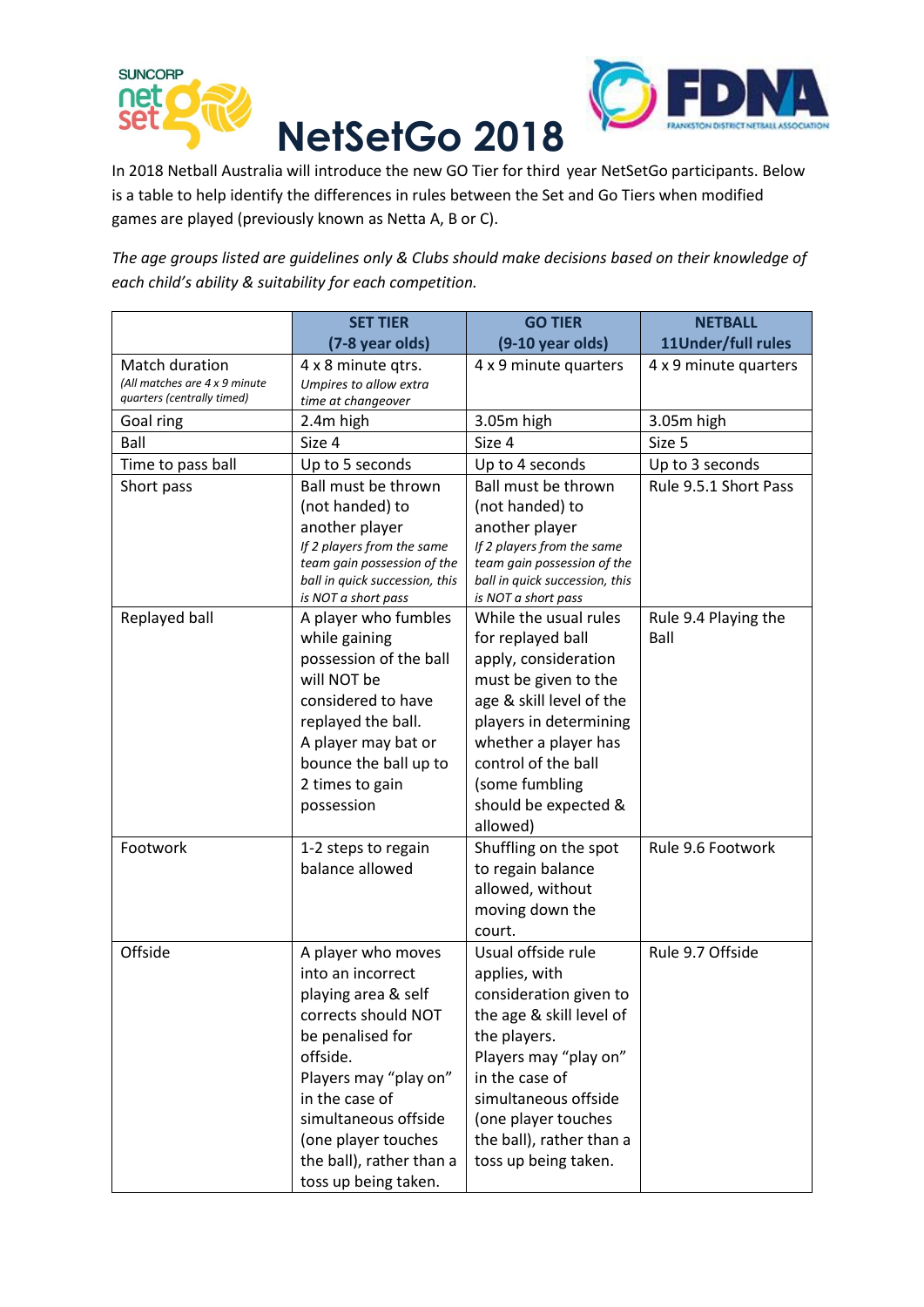



## **NetSetGo 2018**

|                    | Players should be                             | If a player regularly                         |                        |
|--------------------|-----------------------------------------------|-----------------------------------------------|------------------------|
|                    | given guidance if they                        | goes offside (& does                          |                        |
|                    | move into offside                             | not seem aware that                           |                        |
|                    | areas and should NOT                          | they are breaking a                           |                        |
|                    | be penalised at the                           | rule), they should be                         |                        |
|                    | first instance. If a                          | given guidance about                          |                        |
|                    | player regularly goes                         | the correct playing                           |                        |
|                    | offside even after                            | area/s for their                              |                        |
|                    | guidance is given they                        | position when                                 |                        |
|                    | may be penalised.                             | penalised.                                    |                        |
| <b>Breaking</b>    | A player who breaks                           | Players should be                             |                        |
|                    |                                               |                                               | Rule 8.2.1 Positioning |
|                    | on the Centre pass                            | given guidance if they                        | of players for Centre  |
|                    | should NOT be                                 | break on the centre                           | Pass                   |
|                    | penalised for                                 | pass and should NOT                           |                        |
|                    | breaking.                                     | be penalised at the                           |                        |
|                    |                                               | first instance. If a                          |                        |
|                    |                                               | player regularly goes                         |                        |
|                    |                                               | offside, even after                           |                        |
|                    |                                               | guidance is given, they                       |                        |
|                    |                                               | may be penalised.                             |                        |
| Defending          | Strict one on one                             | Strict one on one                             | Other forms of         |
|                    | defence.                                      | defence.                                      | defence may be         |
|                    | Players may NOT                               | Players may defend a                          | introduced.            |
|                    | defend a shot at goal                         | shot at goal.                                 |                        |
|                    | and MAY stand under                           |                                               |                        |
|                    | the ring for rebounds                         |                                               |                        |
| Obstruction        | Players should be                             | A player must defend                          | Rule 11 Obstruction    |
|                    | given guidance if they                        | from a distance of no                         |                        |
|                    | are obstructing (ie                           | less than 1.2m.                               |                        |
|                    | defending from a                              | A player who is within                        |                        |
|                    | distance of less than                         | 1.2m of an opponent                           |                        |
|                    | 1.2m or have arms                             | cannot use                                    |                        |
|                    | away from the body                            | movements that take                           |                        |
|                    | so as to limit the                            | the arms away from                            |                        |
|                    | movement of a                                 | the body so as to limit                       |                        |
|                    | opponent and should                           | the possible                                  |                        |
|                    | NOT be penalised at                           | movement of an                                |                        |
|                    | the first instance.                           | opponent.                                     |                        |
|                    | If a player regularly                         |                                               |                        |
|                    | obstructs, even after                         |                                               |                        |
|                    |                                               |                                               |                        |
|                    | guidance is given, they                       |                                               |                        |
|                    | may be penalised.                             |                                               |                        |
| <b>Centre Pass</b> | Centre pass is taken                          | Alternate centre pass                         | Rule 8.2 Centre Pass   |
|                    | by the non-scoring                            |                                               |                        |
|                    |                                               |                                               |                        |
|                    | team.                                         |                                               |                        |
| Substitutions      | The game time should                          | The game time should                          | Rule 9.1 Substitutions |
|                    | be evenly distributed<br>amongst all players. | be evenly distributed<br>amongst all players. | and team changes       |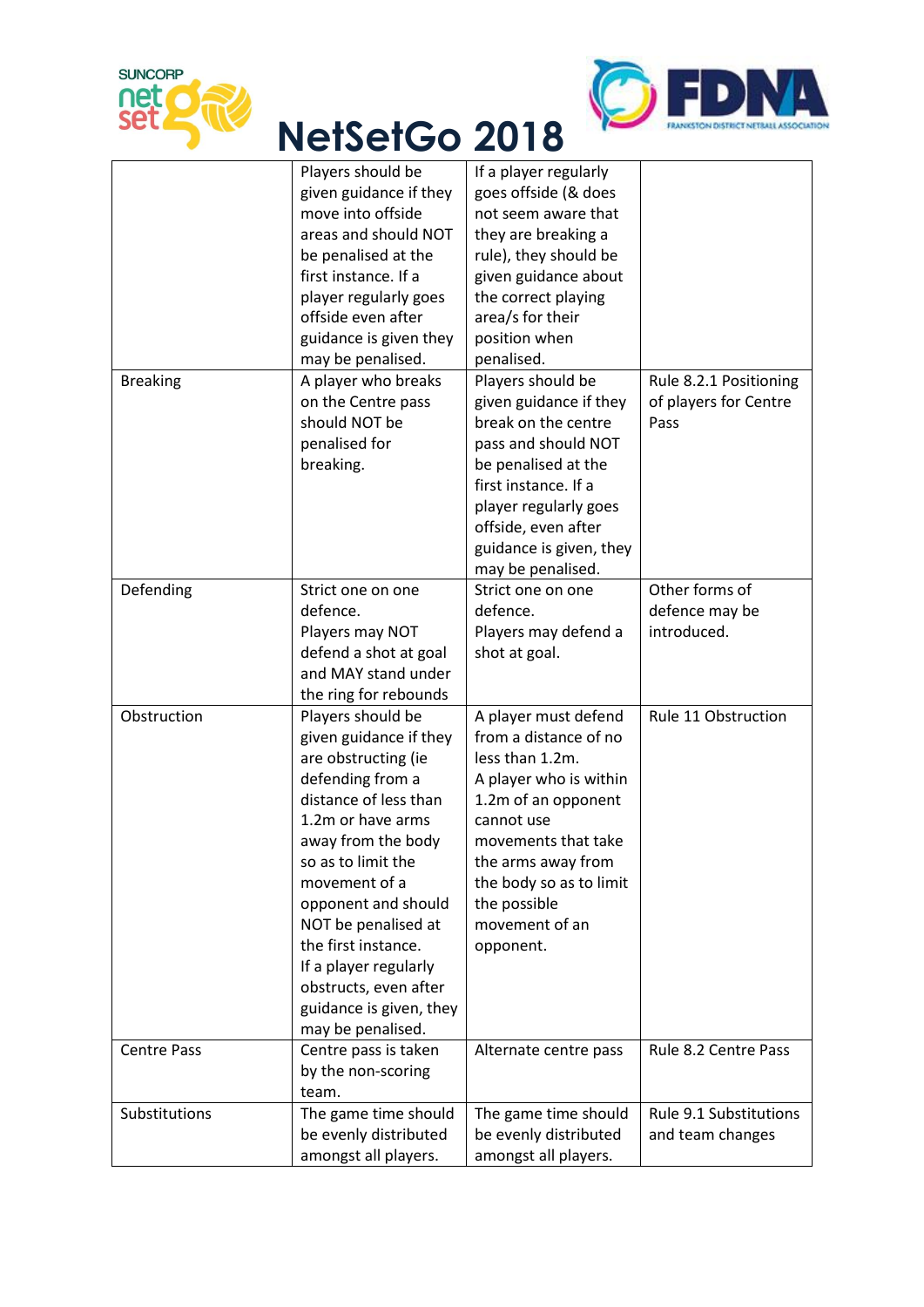



## **NetSetGo 2018**

|                     | A team can make         | A team can make             |                       |
|---------------------|-------------------------|-----------------------------|-----------------------|
|                     | unlimited               | unlimited                   |                       |
|                     | substitutions at any    | substitutions at any        |                       |
|                     | time.                   | interval.                   |                       |
|                     | Players should          | Players should              |                       |
|                     | experience all playing  | experience all playing      |                       |
|                     | positions over the      | positions over the          |                       |
|                     | course of the           | course of the               |                       |
|                     | program/season.         | program/season.             |                       |
| <b>Penalty Pass</b> | Player taking the       | Player taking the           | Rule 7.1.3 Conditions |
|                     | penalty pass must       | penalty pass must           | for Penalty Pass      |
|                     | stand in the correct    | stand in the correct        |                       |
|                     | position and wait for   | position and wait for       |                       |
|                     | the offending player    | the offending player        |                       |
|                     | to stand out of play    | to stand out of play        |                       |
|                     | before passing.         | before passing.             |                       |
| Advantage           | The advantage rule      | The advantage rule          | Rule 7.2 Advantge     |
|                     | should NOT be           | should NOT be               |                       |
|                     | applied, with the       | applied, with the           |                       |
|                     | exception of            | exception of                |                       |
|                     | advantage goal.         | advantage goal.             |                       |
| Game                | <b>Game Management</b>  | <b>Game Management</b>      | Rule 13 Game          |
| Management/Coaching | section does NOT        | section does NOT            | Management            |
|                     | apply.                  | apply.                      | Rule 5.1 Team         |
|                     | The Coach may enter     | The Coach may move          |                       |
|                     | the field of play to    | along the sideline (but     |                       |
|                     | provide players with    | NOT interfere with          |                       |
|                     | immediate feedback      | the Umpire) to              |                       |
|                     | as required.            | provide players with        |                       |
|                     | If the game is one      | immediate feedback          |                       |
|                     | side, coaches should    | as required.                |                       |
|                     | use any means           | If the game is one          |                       |
|                     | necessary to ensure a   | side, coaches should        |                       |
|                     | good experience for     | use any means               |                       |
|                     | all players. This could | necessary to ensure a       |                       |
|                     | include:                | good experience for         |                       |
|                     | Rotation of             | all players. This could     |                       |
|                     | players into            | include:                    |                       |
|                     | positions they          | Centre pass is<br>$\bullet$ |                       |
|                     | don't usually           | taken by non-               |                       |
|                     | play.                   | scoring team.               |                       |
|                     | Rest more               | Rotation of                 |                       |
|                     | skilled players         | players into                |                       |
|                     |                         | positions they              |                       |
|                     |                         | don't usually               |                       |
|                     |                         |                             |                       |
|                     |                         |                             |                       |
|                     |                         | play.<br>Rest more          |                       |